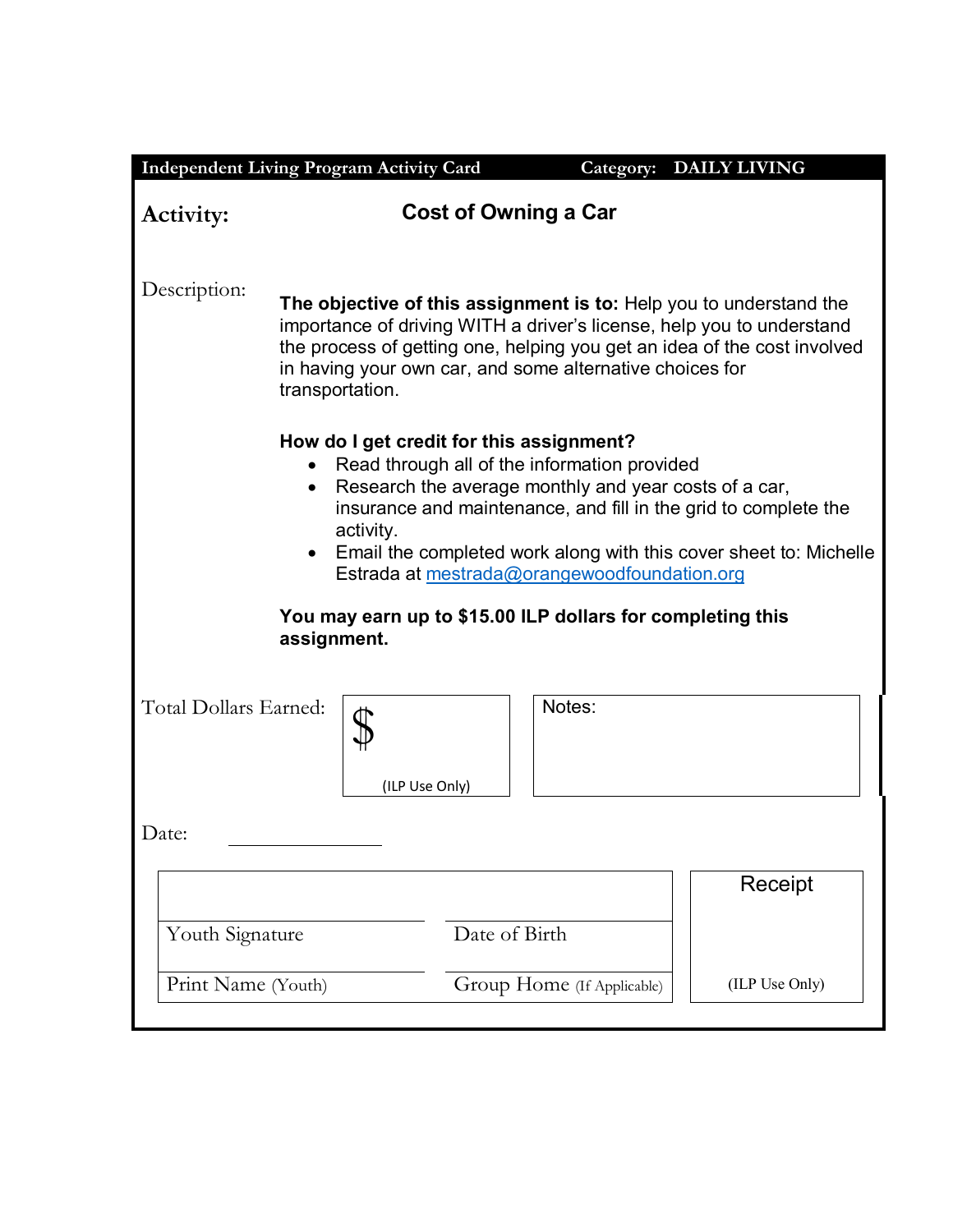## **Why is getting your license important?**

First and foremost, it is important to have a driver's license in order to notify law enforcement that you have had the required training and practice to operate a motor vehicle. It also

*Driving without a license is a "wobbler" offense that can be charged as either a misdemeanor or an infraction. If charged as a misdemeanor, the maximum penalty is six months in jail and a \$1,000 court fine. If charged as an infraction, the maximum penalty is a \$250 court fine.*

## **How can you get your driver's license?**

-If under the age of 17 ½ you MUST take a Drivers Education Course BEFORE you can get your permit. The Drivers Education Course is about 30 hours of classroom instruction. Orangewood Foundation can reimburse up to \$300 for Driving School.

-To get your permit, you must go to the DMV and pass a written test. Study, Study, Study. -Check online to see what documents you need to bring with you.. You don't want to get there

and have to turn around!

- Before you go, make sure you:
- Have had your permit for at least 6 months (or you are over 18 J)
- Completed your behind-the-wheel training (unless you are over 18)
- Have insurance for the car you'll be driving during the test
- Bring all required documents
- PRACTICE Looking over shoulder before turning, scanning mirrors, leaving gap in front of you when stopped, etc.

## IF OVER 18 YEARS OLD

-No need for Drivers Education Course, but you will still need to get a Learners Permit before you get your Drivers License

## **TO COMPLETE ACTIVITTY**

**Google your car of choice and the following different costs, then fill out this table.**

| <b>Car Type:</b>          | <b>Monthly</b> | Yearly | <b>Total Years</b> |
|---------------------------|----------------|--------|--------------------|
|                           |                |        |                    |
| Car                       |                |        |                    |
| Maintenance               |                |        |                    |
| <b>Car Insurance</b>      |                |        |                    |
| <b>Car Payments</b>       |                |        |                    |
| <b>Emergency</b><br>Costs |                |        |                    |